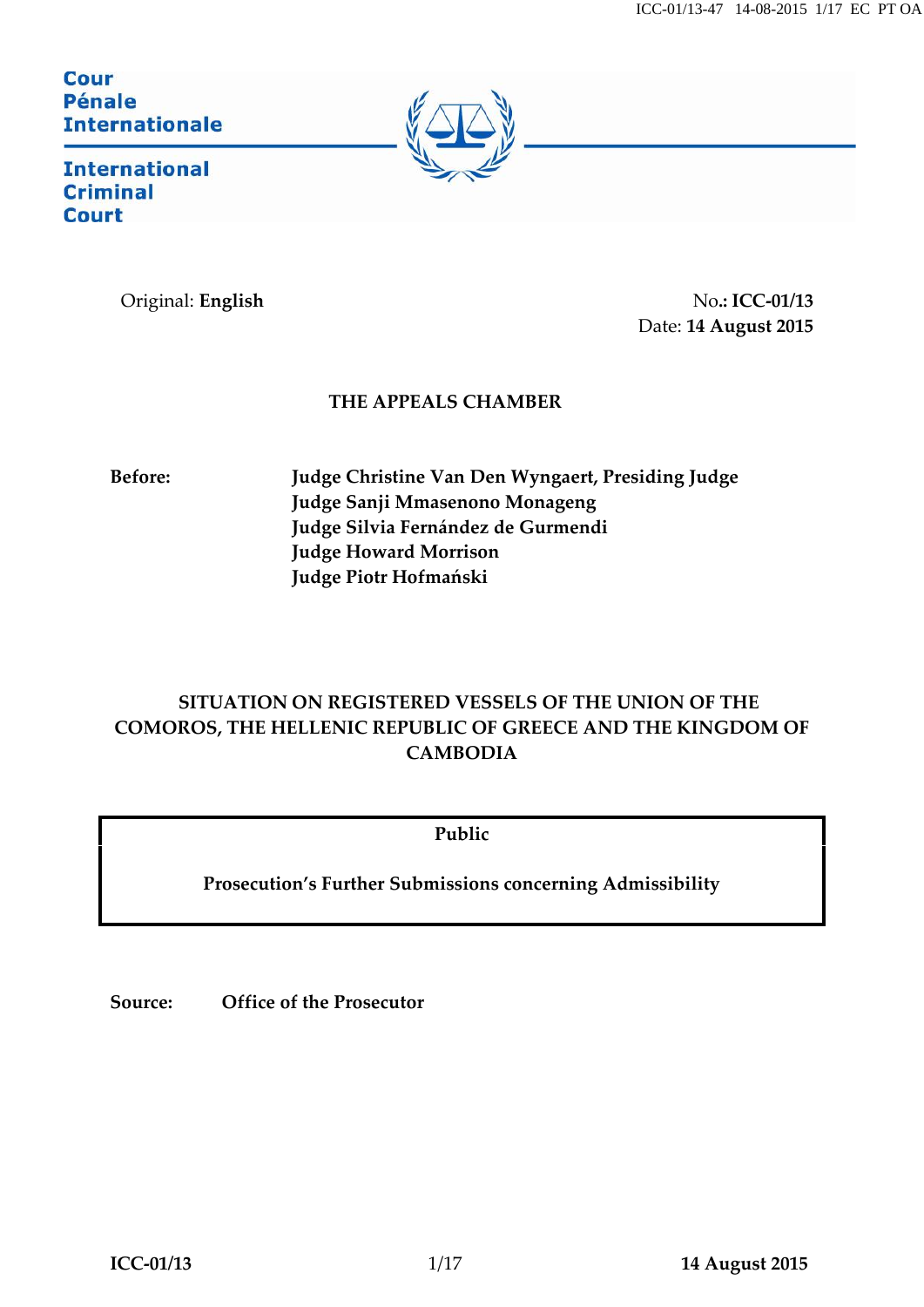## **Document to be notified in accordance with regulation 31 of the** *Regulations of the*

*Court* **to:**

| The Office of the Prosecutor<br>Ms Fatou Bensouda, Prosecutor<br>Mr James Stewart<br>Ms Helen Brady                                   | <b>Counsel for the Defence</b>                                 |
|---------------------------------------------------------------------------------------------------------------------------------------|----------------------------------------------------------------|
| <b>Legal Representatives of Victims</b><br>Mr Geoffrey Nice<br>Mr Rodney Dixon<br>Ms Paolina Massidda                                 | <b>Legal Representatives of Applicants</b>                     |
| <b>Unrepresented Victims</b>                                                                                                          | Unrepresented<br>for<br>Applicants<br>Participation/Reparation |
| The Office of Public Counsel for Victims<br>Ms Paolina Massidda<br>Mr Enrique Carnero Rojo                                            | The Office of Public Counsel for the<br><b>Defence</b>         |
| <b>States Representatives</b><br>Mr Geoffrey Nice<br>Mr Rodney Dixon                                                                  | <b>Amicus Curiae</b>                                           |
| <b>REGISTRY</b>                                                                                                                       |                                                                |
| Registrar<br>Mr Herman von Hebel                                                                                                      | <b>Counsel Support Section</b>                                 |
| <b>Victims and Witnesses Unit</b>                                                                                                     | <b>Detention Section</b>                                       |
| $\mathbf{v}^{n+1}$ and $\mathbf{v}^{n+1}$ and $\mathbf{v}^{n+1}$ and $\mathbf{v}^{n+1}$ and $\mathbf{v}^{n+1}$ and $\mathbf{v}^{n+1}$ |                                                                |

**Victims Participation and Reparations Other Section**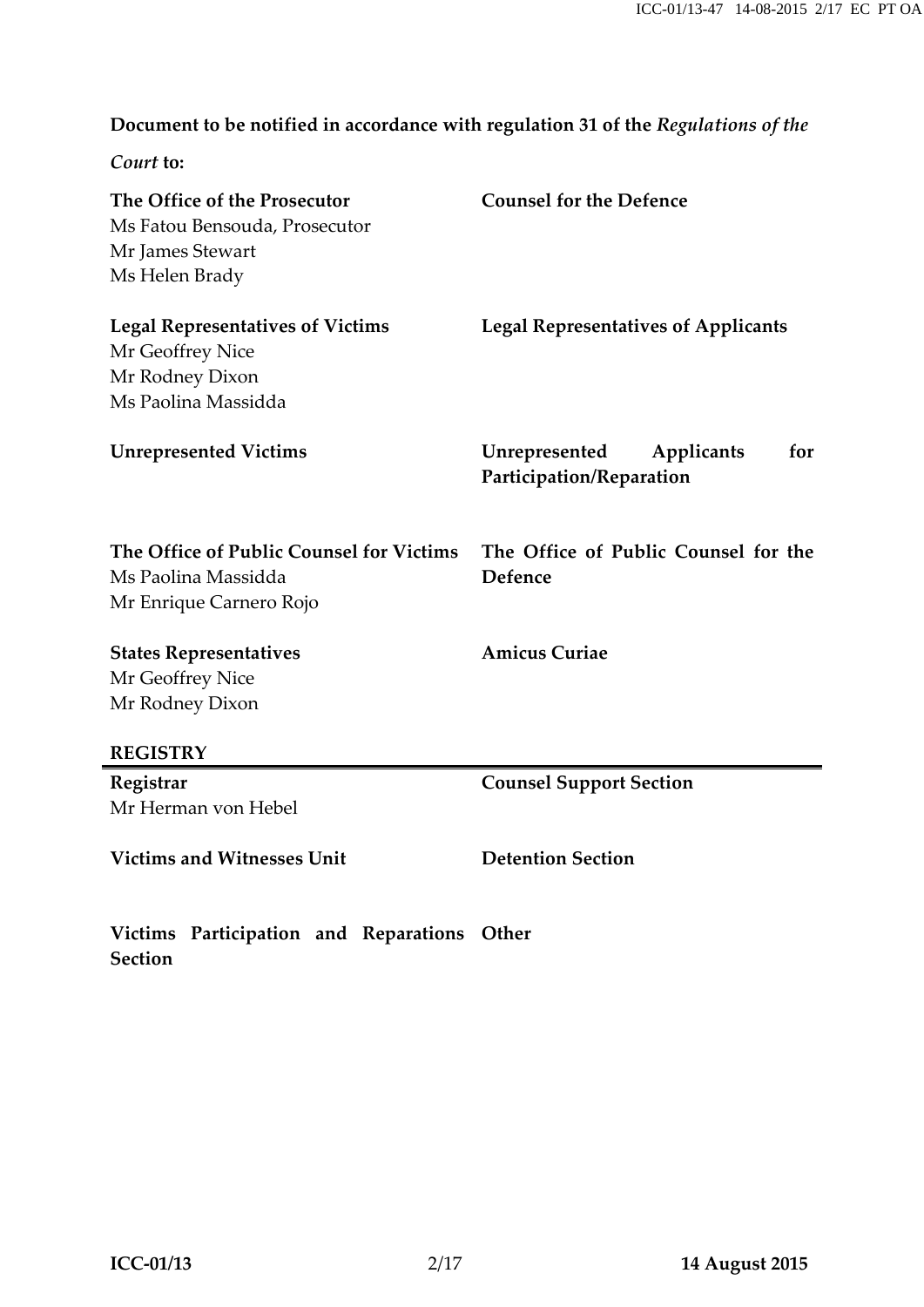#### **Introduction**

1. The Office of the Prosecutor has appealed the Pre-Trial Chamber's decision of 16 July 2015 under article  $82(1)(a)$  of the Rome Statute,<sup>1</sup> allowing direct appeals of decisions with respect to jurisdiction or admissibility. In the Decision, the Pre-Trial Chamber, by majority, requested the Prosecutor to reconsider her determination that she could not initiate an investigation because it disagreed with her conclusion that any potential case(s) arising from that situation would be inadmissible.<sup>2</sup>

2. Following the request by the Government of the Union of the Comoros<sup>3</sup> and participating victims<sup>4</sup> to dismiss the Prosecution's appeal, the Appeals Chamber has invited further submissions from the Parties and participants on the admissibility of this appeal.<sup>5</sup>

3. With the benefit of these submissions, the Appeals Chamber should proceed to order the Parties and participants to file their submissions on the merits of the Prosecution's appeal. To assist the expeditious hearing of this appeal, the Appeals Chamber may consider reserving its reasoned opinion on admissibility until such time as it decides on the merits of the appeal.

#### **Submissions**

4. A decision is appealable under article 82(1)(a) if it is based on a ruling of jurisdiction or admissibility. The law and practice of this Court establish that this should be determined on the basis of the substance of the decision itself. Provided

<sup>&</sup>lt;sup>1</sup> See ICC-01/13-35 ("Notice of Appeal"); ICC-01/13-34 ("Decision").<br>
<sup>2</sup> Decision, para.49. See further paras.24, 26, 30, 45, 47-48.<br>
<sup>3</sup> See ICC-01/13-39 ("Comoros Admissibility Submissions").<br>
<sup>4</sup> See ICC-01/13-41. Th opposing the admissibility of the appeal, the Office of Public Counsel for Victims ("OPCV") has not yet done so but only stated their intention to make such arguments: *see* paras.12, 17-18. Accordingly, the Prosecution here addresses only arguments presented by the Comoros, but not OPCV. <sup>5</sup> *See* ICC-01/13-42.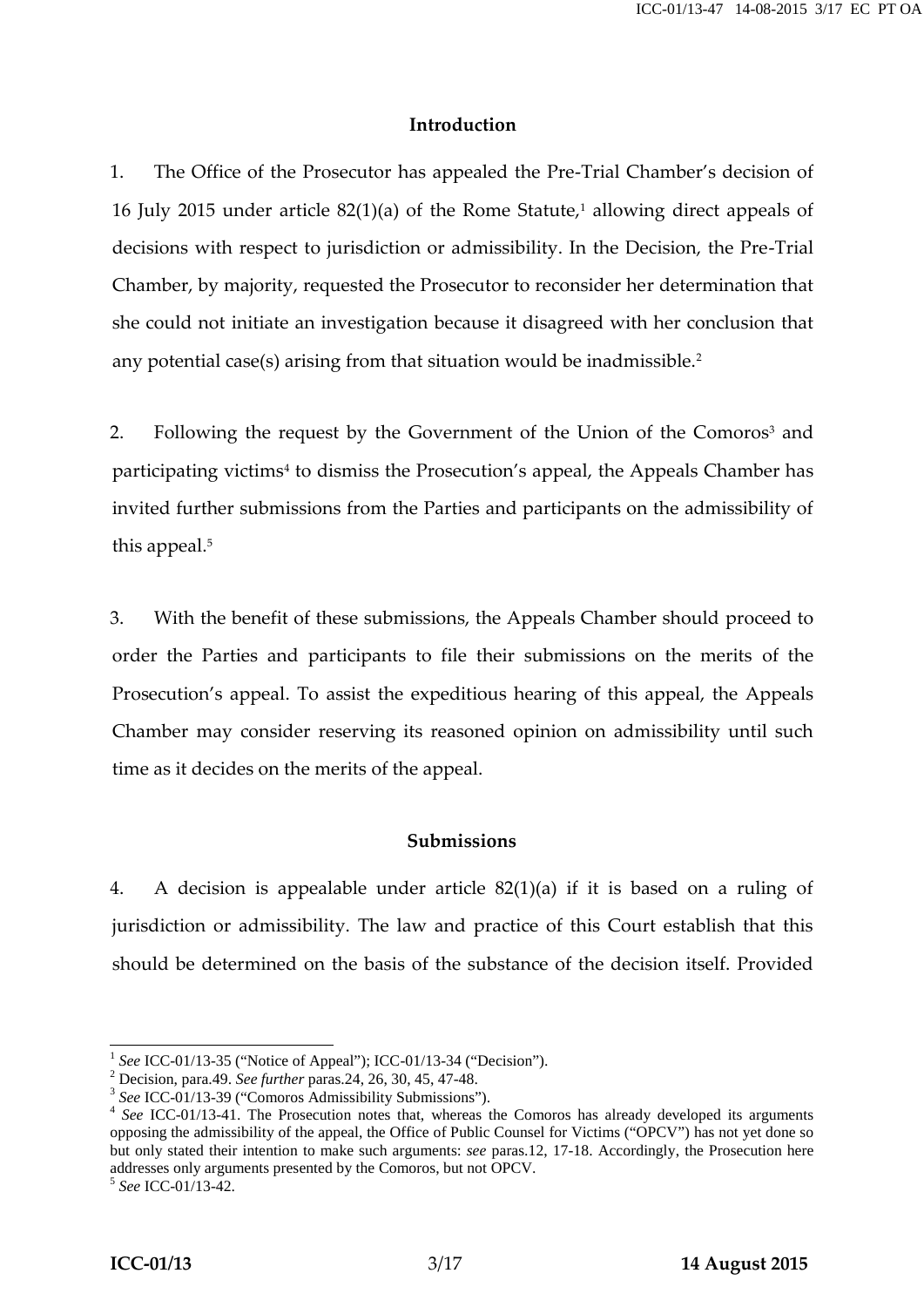that this requirement is satisfied, the procedural context of the decision is immaterial.

5. This appeal is admissible because the Decision meets the necessary criteria. It is based on a clear and unequivocal ruling on admissibility, concluding that any potential case arising from this situation is sufficiently grave to be heard before this Court.

6. Supporting the Prosecution's Notice of Appeal, these submissions first address the law governing the admissibility of appeals under article 82(1)(a) (which applies to any decision based on a ruling of jurisdiction or admissibility), then the Comoros' inaccurate contention that only a "final" or "conclusive" decision may be appealed, and then highlight those aspects of the Decision which demonstrate that it was based on a ruling on admissibility.

#### *Article 82(1)(a) requires an examination of substance, not form*

7. Article 82(1)(a) permits an appeal of a "decision with respect to […] admissibility". The Appeals Chamber has consistently interpreted this requirement to mean that the decision must be "based on a ruling of [...] admissibility".<sup>6</sup> In essence, this means that the Appeals Chamber must consider the substance of a decision, rather than its form or procedural context, to determine whether it falls under article 82(1)(a).

8. In its *Kenya* decision, the Appeals Chamber articulated three further criteria relevant to assessing this requirement:

<sup>6</sup> ICC-01/04-169-US-Exp OA (made public by ICC-01/04-538-PUB-Exp) ("*DRC* Appeal Decision"), para.18; ICC-01/09-78 OA ("*Kenya* Appeal Decision"), para.15; ICC-01/11-01/11-74 OA ("First *Libya* Appeal Decision"), para.10; ICC-01/11-01/11-126 OA ("Second *Libya* Appeal Decision"), paras.13-14; ICC-01/04- 01/07-3424 OA14 ("*Katanga* Appeal Decision"), para.33.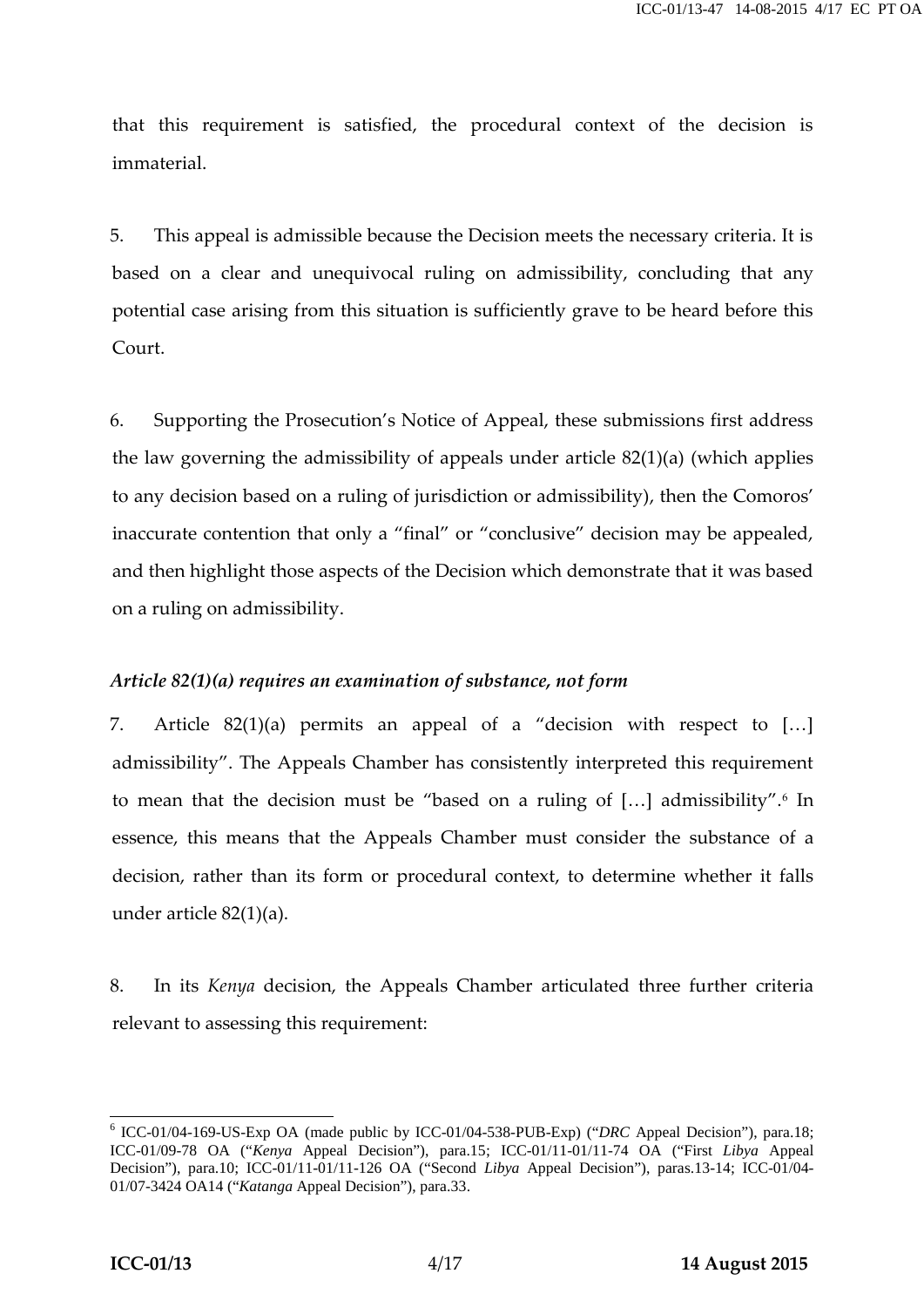- "the operative part of the decision itself must pertain directly to a question on […] admissibility" (first *Kenya* criterion);<sup>7</sup>
- "an indirect or tangential link" between the decision and a question of admissibility will not suffice (second *Kenya* criterion);<sup>8</sup> and
- "[i]t is the nature, and not the ultimate effect or implication of a decision, that determines whether an appeal falls under article 82(1)(a)" (third *Kenya* criterion).<sup>9</sup>

9. Reading these criteria together, in the context of the Appeals Chamber's previous jurisprudence, some additional considerations follow.

 The first *Kenya* criterion, referring to the "operative part", should not be understood formalistically to mean that the decision must make express reference to admissibility in its disposition. (Although indeed the presence of such a reference might be persuasive.) Such a view would not only be inconsistent with the third *Kenya* criterion (which distinguishes the nature of the decision from its effect—and the disposition of a decision is often closely concerned with its effect), but would also narrow the broader formulation in the *DRC* Appeal Decision ("based on a ruling of […] admissibility") which the Appeals Chamber has continued to approve. Rather, the "operative part" of a decision should be understood to mean the essence or gravamen of the reasoning contained in that decision. This is the only understanding consistent with the Appeals Chamber's other relevant observations.

<sup>7</sup> *Kenya* Appeal Decision, para.15. *See also* First *Libya* Appeal Decision, para.10; *Katanga* Appeal Decision,

<sup>&</sup>lt;sup>8</sup> *Kenya* Appeal Decision, para.15. *See also* First *Libya* Appeal Decision, para.10; Second *Libya* Appeal Decision, para.13; *Katanga* Appeal Decision, para.33.

Decision, para.13; *Katanga* Appeal Decision, para.33. <sup>9</sup> *Kenya* Appeal Decision, para.17. *See also* First *Libya* Appeal Decision, para.10.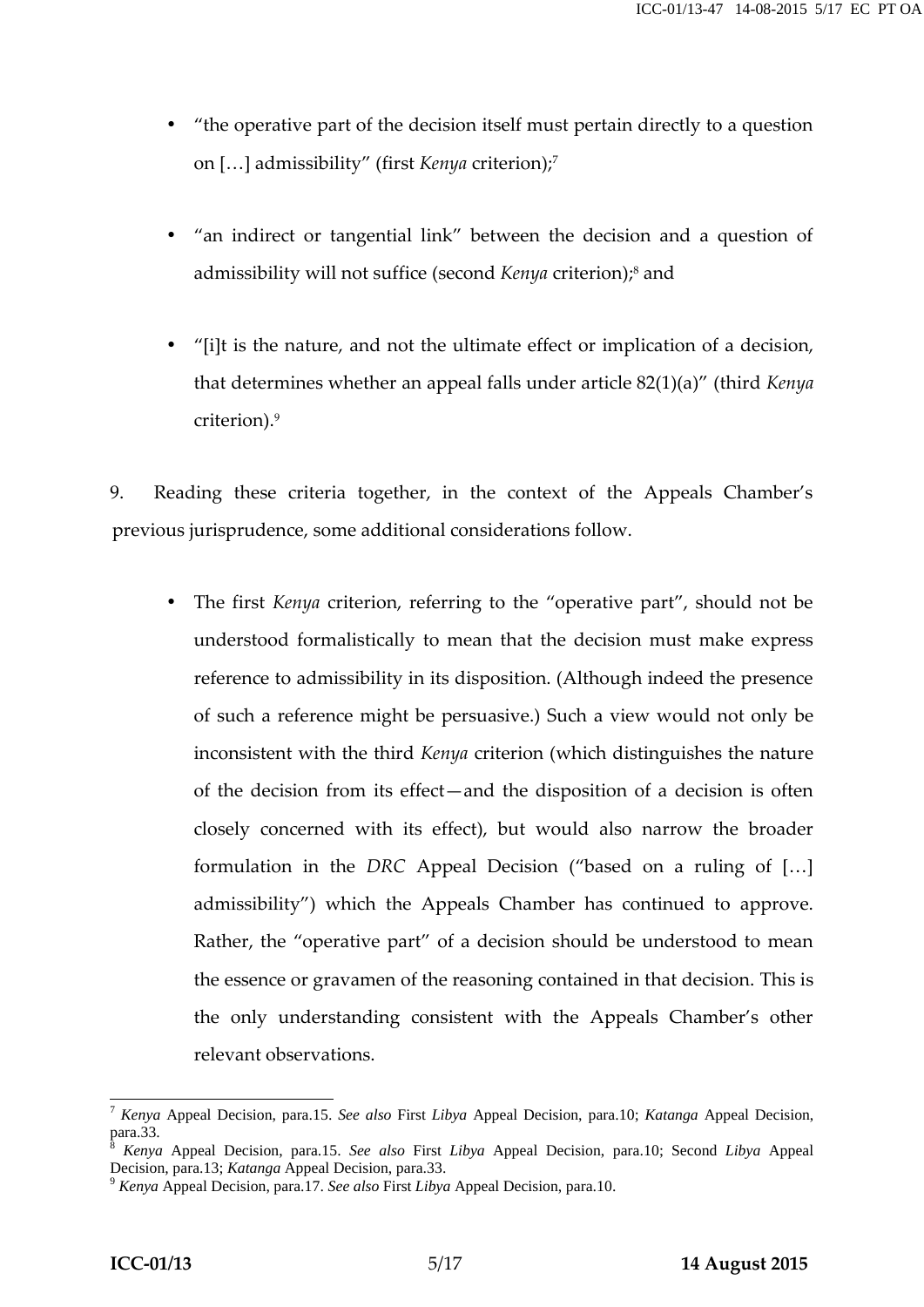- The second *Kenya* criterion largely speaks for itself. Decisions which were found to be insufficiently linked to a question of admissibility include those relating to State cooperation,<sup>10</sup> intervention as *amicus curiae*,<sup>11</sup> and the detention of witnesses.<sup>12</sup>
- The third *Kenya* criterion, consistent with the Appeals Chamber's bedrock requirement that the decision is "based on a ruling of admissibility", emphasises that the procedural consequences of the decision are not the determining factor. Accordingly, a decision is not appealable under article 82(1)(a) simply because it may impact a matter of admissibility at a future stage (consistent with the second *Kenya* criterion), nor does a decision fail to be appealable under article 82(1)(a) if it is based on a ruling of admissibility but also has a more discrete procedural consequence.<sup>13</sup>

10. Applying this approach, appeals under article 82(1)(a) are not limited, formalistically, to decisions taken solely under articles 18 or 19.<sup>14</sup> Although the *Kenya* Appeals Chamber referred to those provisions—which specifically refer to article 82—in order to confirm its interpretation of the terms of article  $82(1)(a)$ , it concluded only that they confirmed its understanding that the decision must be based on a

<sup>&</sup>lt;sup>10</sup> *Kenya* Appeal Decision, paras.18-20 ("the Pre-Trial Chamber found that the Request for Assistance was not linked to the admissibility of pending cases and proceeded to rule on these distinct issues in a separate decision"); Second *Libya* Appeal Decision, paras.14-15 ("The Impugned Decision concerned a request for the postponement of surrender under article 95 […] and made no determination concerning the admissibility of the case. […] The Pre-Trial Chamber dealt exclusively with the question of whether admissibility proceedings had begun. It did not make a finding on whether the case against Mr Gaddafi was admissible"). <sup>11</sup> First *Libya* Appeal Decision, para.11 ("The Pre-Trial Chamber did not even consider, let alone issue a ruling

on, the admissibility of the case against Mr Gaddafi [...] It was simply a decision on whether [the applicant] may submit observations under rule 103").

<sup>&</sup>lt;sup>12</sup> *Katanga* Appeal Decision, paras.9, 32, 34 (reasoning that the decision was not a decision relating jurisdiction in the sense of the Court's material, personal, temporal, or geographic jurisdiction, as opposed to the Court's

competence to resolve a particular matter).<br><sup>13</sup> *See below e.g.* para.11 (discussing the *DRC* Appeal Decision which recognised a decision under article 58, on its facts, as based on a ruling on admissibility).

<sup>&</sup>lt;sup>14</sup> *Contra* Comoros Admissibility Submissions, para.20.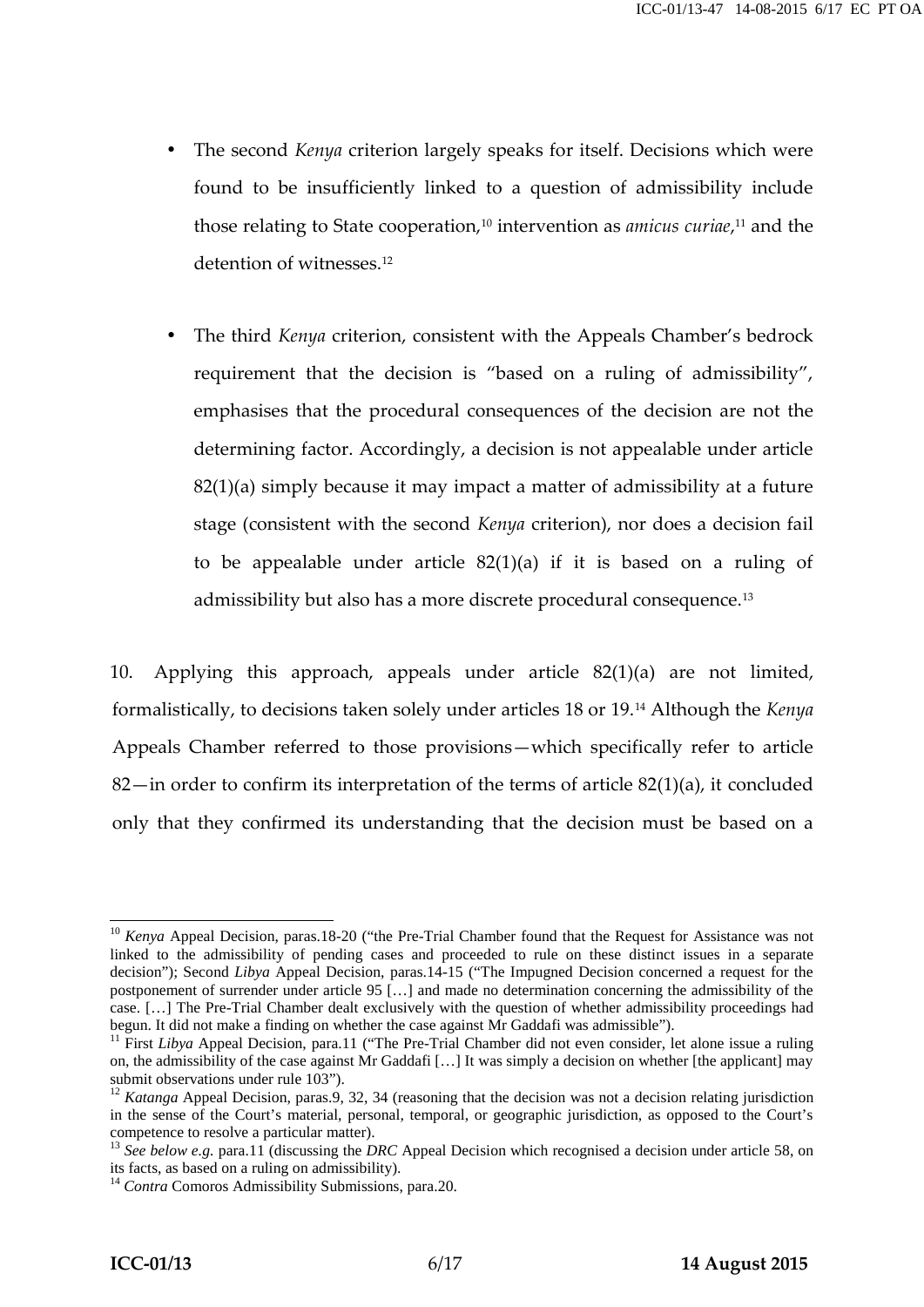ruling of admissibility.<sup>15</sup> It did *not* determine, as the Comoros suggests, that the only relevant rulings of admissibility that may be appealed directly under article 82(1)(a) are those arising under articles 18 and 19. This would read the Statute out of context, contrary to article 31 of the Vienna Convention,<sup>16</sup> ignoring potential rulings of jurisdiction or admissibility which might arise in decisions under other provisions of the Statute such as articles 15 and, in the Prosecution's contention, 53.<sup>17</sup> It would also contradict the Appeals Chamber's approach in the *DRC* situation, which agreed that a decision is appealable under article 82(1)(a) if it purports to rule on admissibility, irrespective of the statutory basis on which it does so.

11. Thus, in the *DRC* situation, the Appeals Chamber confirmed that the Pre-Trial Chamber erred in making "an initial determination of the admissibility of the case" when seised of an application under article 58.<sup>18</sup> Nevertheless, because its analysis was in fact "based on a ruling of the admissibility of the case"—even though it should not have been—the Appeals Chamber considered the appeal admissible under article  $82(1)(a)$ .<sup>19</sup> This approach is further consistent with the distinction which should be made between the Appeals Chamber's analysis of a decision for the purpose of admissibility (looking at what the decision *is*) and for the purpose of determining an appeal on the merits (looking at what the decision *ought to be*).

12. The drafters of the Statute and the Rules likewise declined to provide the Court with additional guidance for the interpretation of article 82(1)(a), neither expressly

<sup>&</sup>lt;sup>15</sup> *Kenya* Appeal Decision, para.16 ("In the view of the Appeals Chamber, the specific references to article 82 of the Statute and the use of identical language in articles  $19(6)$  and  $82(1)(a)$  [...] indicate that the right to appeal a decision on jurisdiction or admissibility is intended to be limited only to those instances in which a Pre-Trial or Trial Chamber issues a ruling specifically on the jurisdiction of the Court or the admissibility of the case"). The Prosecution does not understand the addition of the adverb "specifically" to be intended to narrow the formulation from the *DRC* Appeal Decision ("based on a ruling"), cited with approval in the previous paragraph. <sup>16</sup> See e.g. ICC-01/09-01/11-1598 OA7 OA8, para.105 (the Statute should be interpreted according to the

principles in the Vienna Convention). <sup>17</sup> *See* Staker, 'Article 82: appeal against other decisions', in Triffterer (ed.), *Commentary on the Rome Statute of the International Criminal Court: Observers' Notes, Article by Article, 2<sup>nd</sup> Ed. (München/Oxford/Baden-Baden:* C.H.Beck/Hart/Nomos, 2008) ("Staker"), p.1477, mn.7. See further below paras.21-22.<br><sup>18</sup> DRC Appeal Decision, para.41.<br><sup>19</sup> DRC Appeal Decision, para.18. See also para.40 (describing the admissibility determination as "an

part of [the] decision").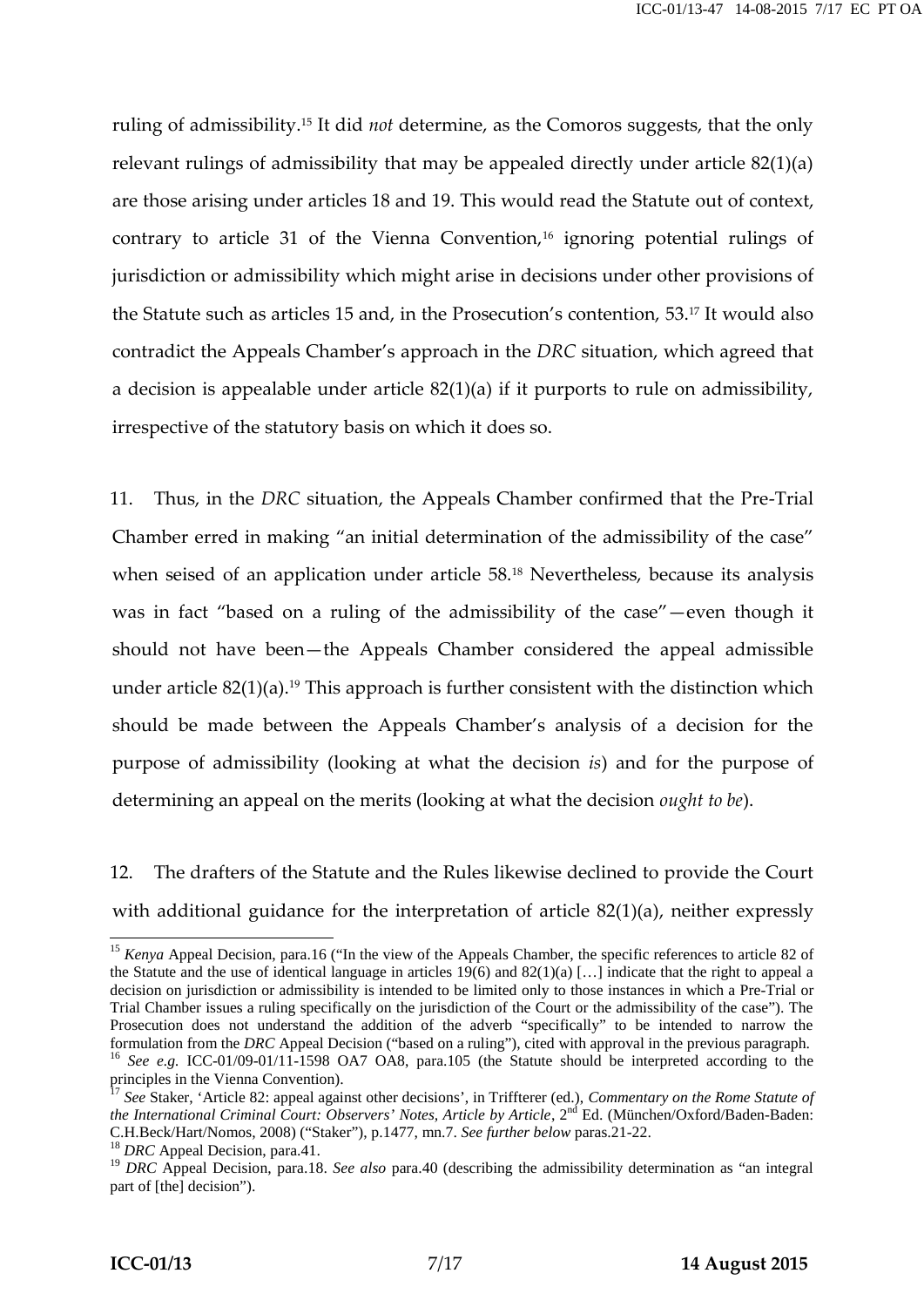limiting its scope to decisions under articles 18 and 19 nor expressly listing other provisions which may fall within it. Thus, as the Prosecution observed in its Notice of Appeal, during the negotiations on the Rules, national delegations debated whether to include a rule expressly stating that rulings of jurisdiction or admissibility made in the context of article 53(3) proceedings were appealable. Ultimately, they decided not to do so, leaving the matter for this Court to decide on the facts and by interpreting the Statute in the ordinary fashion. There was no consensus, however, that such rulings would necessarily *not* be appealable.<sup>20</sup>

## *A decision appealed under article 82(1)(a) need not be "final" or "conclusive", provided it is based on a ruling on admissibility*

13. At the heart of the Comoros' challenge to the admissibility of this appeal is the claim that "a party can only appeal directly to the Appeals Chamber" under article  $82(1)(a)$  "when the decision constitutes a final determination [...] of whether the case is actually admissible or not."<sup>21</sup> The Comoros' view in this respect is unequivocal: "[t]he Appeals Chamber has consistently found that only final decisions on the admissibility of a case—*i.e.*, decisions which make a conclusive determination that a case is either admissible or inadmissible, nothing less—are subject to appeal under [a]rticle  $82(1)(a)$ ."<sup>22</sup>

14. The Comoros' understanding of the law is incorrect. Provided that a decision is a decision with respect to jurisdiction or admissibility—in the sense that it is based

<sup>20</sup> *See* Friman, 'Investigation and Prosecution' in Lee (ed.), *The International Criminal Court: Elements of Crimes and Rules of Procedure and Evidence* (Ardsley, Transnational: 2001) ("Lee"), pp.534-535; Brady,

<sup>&</sup>lt;sup>21</sup> Comoros Admissibility Submissions, para.3.<br><sup>22</sup> Comoros Admissibility Submissions, para.11. *See also* paras.13 (contending that the Prosecution has "attempt[ed] to argue that the [Decision] makes a final or conclusive decision on admissibility"), 16 (the Decision does not "in any way amount to a final decision on whether potential cases are admissible"), 17 (contending that the Prosecution has not shown that the Pre-Trial Chamber made "a conclusive determination on the admissibility of potential cases" in the Decision), 20 (asserting that the Prosecution has provided no authority showing that the Decision "need not make a conclusive determination under [a]rticles 18 or 19").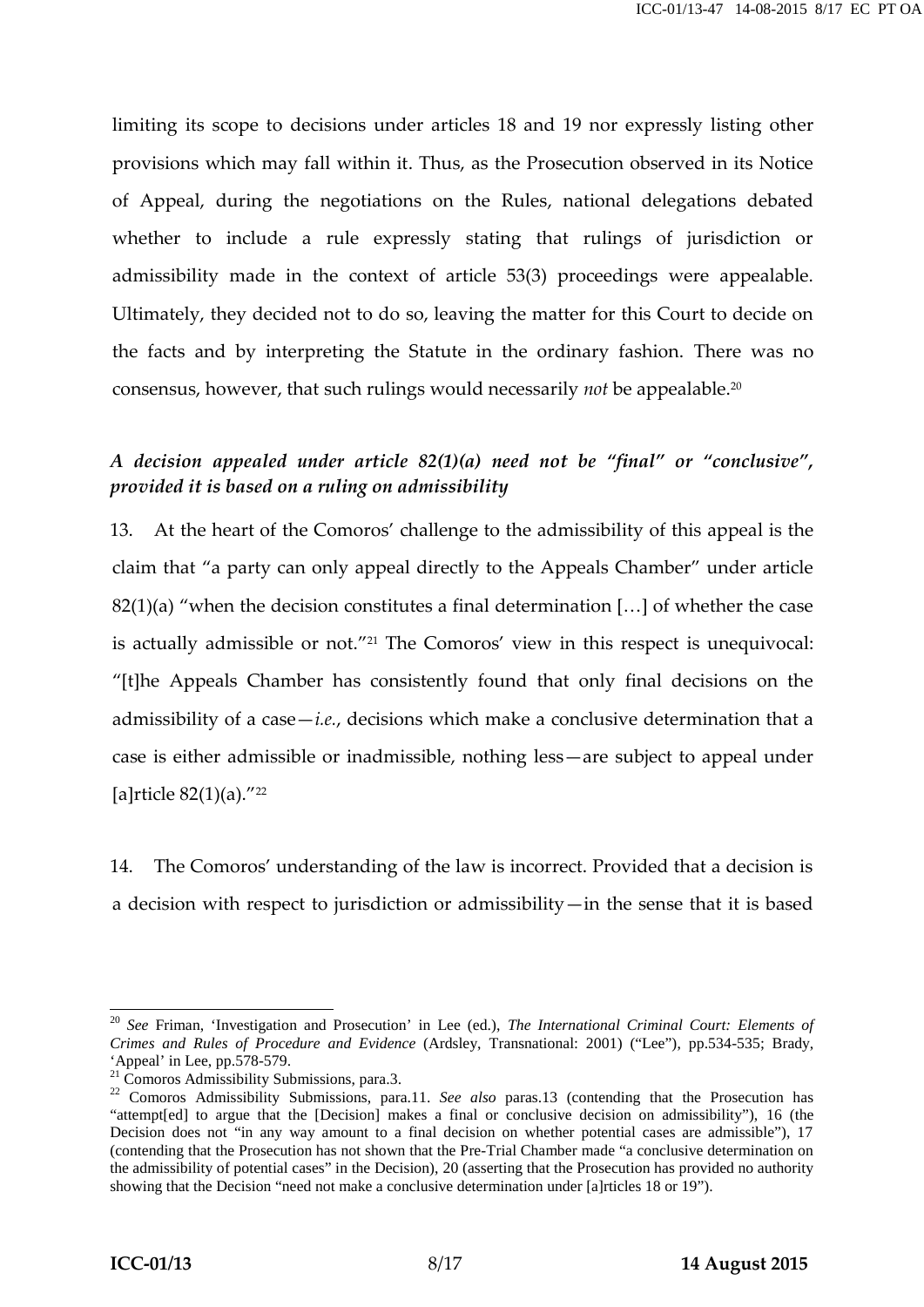on a ruling of jurisdiction or admissibility<sup>23</sup>—there is no requirement for that decision to be "final" or "conclusive":

- The Comoros shows nothing in the *Kenya* Appeal Decision supporting any requirement of finality.<sup>24</sup>
- The Comoros is incorrect to assert that, "[i]n the *Libya* [s]ituation, the Appeals Chamber similarly reaffirmed the need for a conclusive and final decision on admissibility."<sup>25</sup> To the contrary, neither the passage quoted nor any other passage in the Second *Libya* Appeal Decision supports that proposition.
- The Comoros is likewise incorrect to assert that the "'impact' [of] a decision on the question of admissibility […] is not sufficient to permit an appeal under [a]rticle 82(1)(a) […] without it being itself a conclusive decision made on the admissibility of the case." <sup>26</sup> Again, nothing in the First *Libya* Appeal Decision supports that proposition.<sup>27</sup>

15. Indeed, the only authority cited by the Comoros in support of its claim of a requirement of "finality" is a blog post briefly analysing the Decision and seeking to paraphrase (in a sentence) the jurisprudence under article  $82(1)(a)$ .<sup>28</sup> Although this

<sup>&</sup>lt;sup>23</sup> See above paras.7-9.<br><sup>24</sup> Comoros Admissibility Submissions, para.11 (quoting *Kenya* Appeal Decision, para.15 ("a decision of a Pre-Trial or Trial Chamber may constitute a 'decision with respect to […] admissibility' only to the extent that it consisted of or 'was based on' a ruling that a case was admissible or inadmissible"). <sup>25</sup> Comoros Admissibility Submissions, para.11 (quoting Second *Libya* Appeal Decision, para.15: "[The Pre-

Trial Chamber] did not make a finding on whether the case against Mr Gaddafi was admissible. As reflected in

the Appeals Chamber's jurisprudence cited above, such a finding is required [...]").<br><sup>26</sup> Comoros Admissibility Submissions, para.12 (citing First *Libya* Appeal Decision, para.11).<br><sup>27</sup> See First *Libya* Appeal Decision, ruling on, the admissibility of the case against Mr Gaddafi. As such, it cannot be considered a 'decision with respect to [...] admissibility'. [...] As the Appeals Chamber has found twice before, a decision of such a nature is not and cannot be considered to be a decision with respect to [...] admissibility'').

<sup>&</sup>lt;sup>28</sup> See Comoros Admissibility Submissions, para.11, fn.11 (supporting the claim that "nothing less" than a "final" or "conclusive" decision may be appealed under article 82(1)(a) on the basis of "the case law referred to [...] and highlighted in academic writing", citing only 'The ICC Prosecutor Should Reject Judges' Decision in *Mavi Marmara*,' *Just Security*, 20 July 2015, available at https://www.justsecurity.org/24778/icc-prosecutor-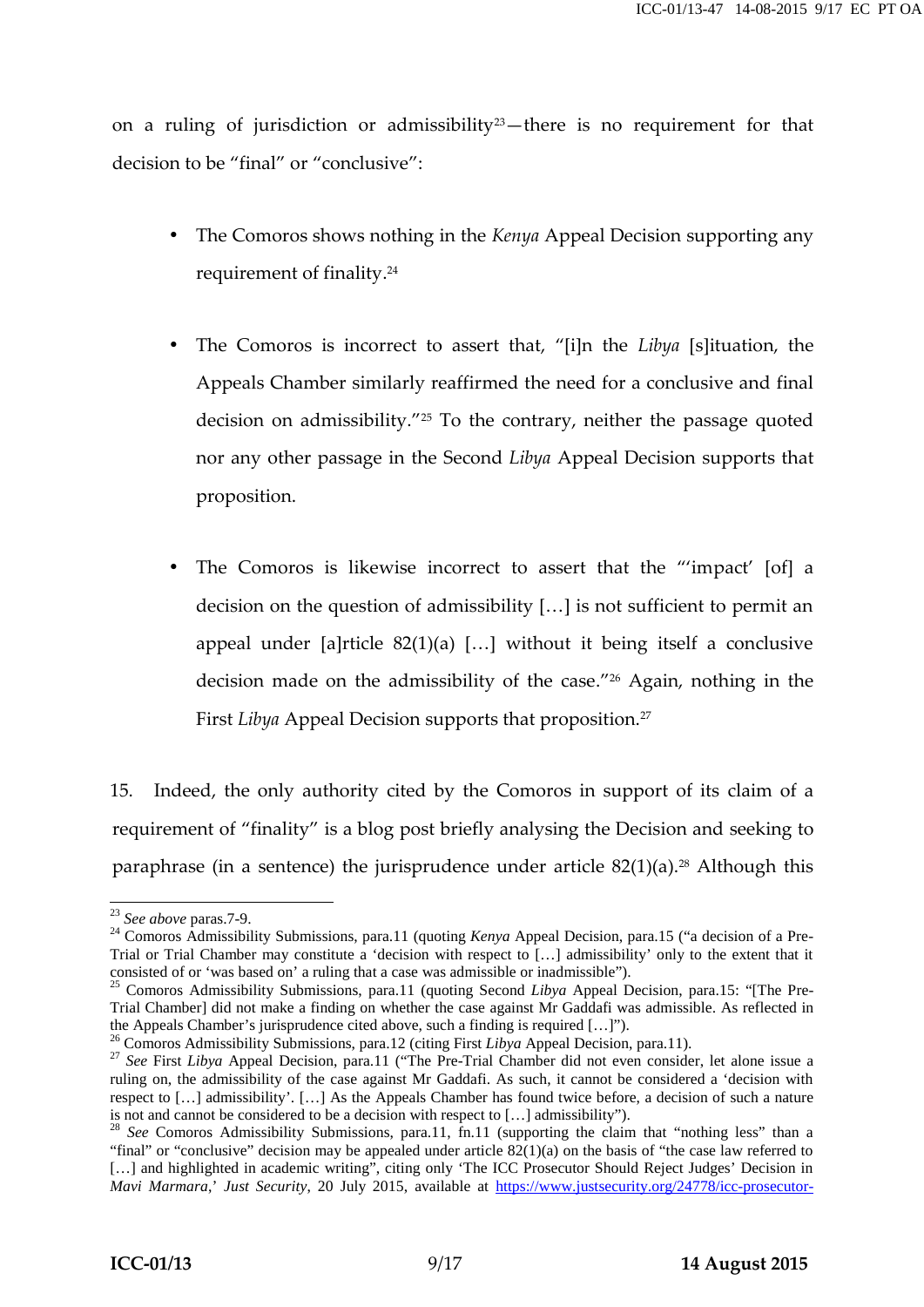blog post does refer to a "final decision", the observation should be treated with caution. First, as already demonstrated, the observation is inconsistent with the Appeals Chamber's jurisprudence. Second, the authority of the source as legal authority is very limited by its nature: to a much greater extent than other forms of writing, blogs are generally written with a view to brevity, topicality, and simplicity. Apparent inconsistencies, ambiguities, or incongruities in the law described in this context do not merit close scrutiny. Indeed, given the inconsistency between the blog post and the authorities of this Court, and the unique purpose of the publication (including its presumed intention to report the existing state of the law at this Court, not to advocate a new interpretation), it is likely that any inconsistency is no more than a "slip of the tongue".

16. The notion that a decision must be "final" in order to be appealable under article 82(1)(a) is further manifestly incorrect because it is inconsistent with the ambulatory nature of admissibility decisions, the requirement for an appealable decisions to be based on a "ruling" on admissibility, and the nature of appeals under article 82 of the Statute.

17. First, any requirement for a decision appealable under article 82(1)(a) to be "final" is inconsistent with the equal application of article  $82(1)(a)$  to matters of complementarity as well as gravity. As the Appeals Chamber has recognised, State activities relevant to a complementarity analysis "may change over time".<sup>29</sup> For this reason, the Statute provides further procedural avenues for Parties and participants

reject-judges-decision-mavi-marmara/ (accessed 10 August 2015) ("But to [e]nsure that the decision does not have a far-reaching impact, the Prosecutor should seek an appeal or should consider and reject the decision. An appeal might be difficult because the Appeals Chamber has consistently considered article 82(a) [sic], the provision that allows appeals of admissibility decisions, to require a final decision on the admissibility of a case before there can be an appeal, and that has not occurred here").

 $^{29}$  ICC-01/04-01/07-1497 OA8, para.56.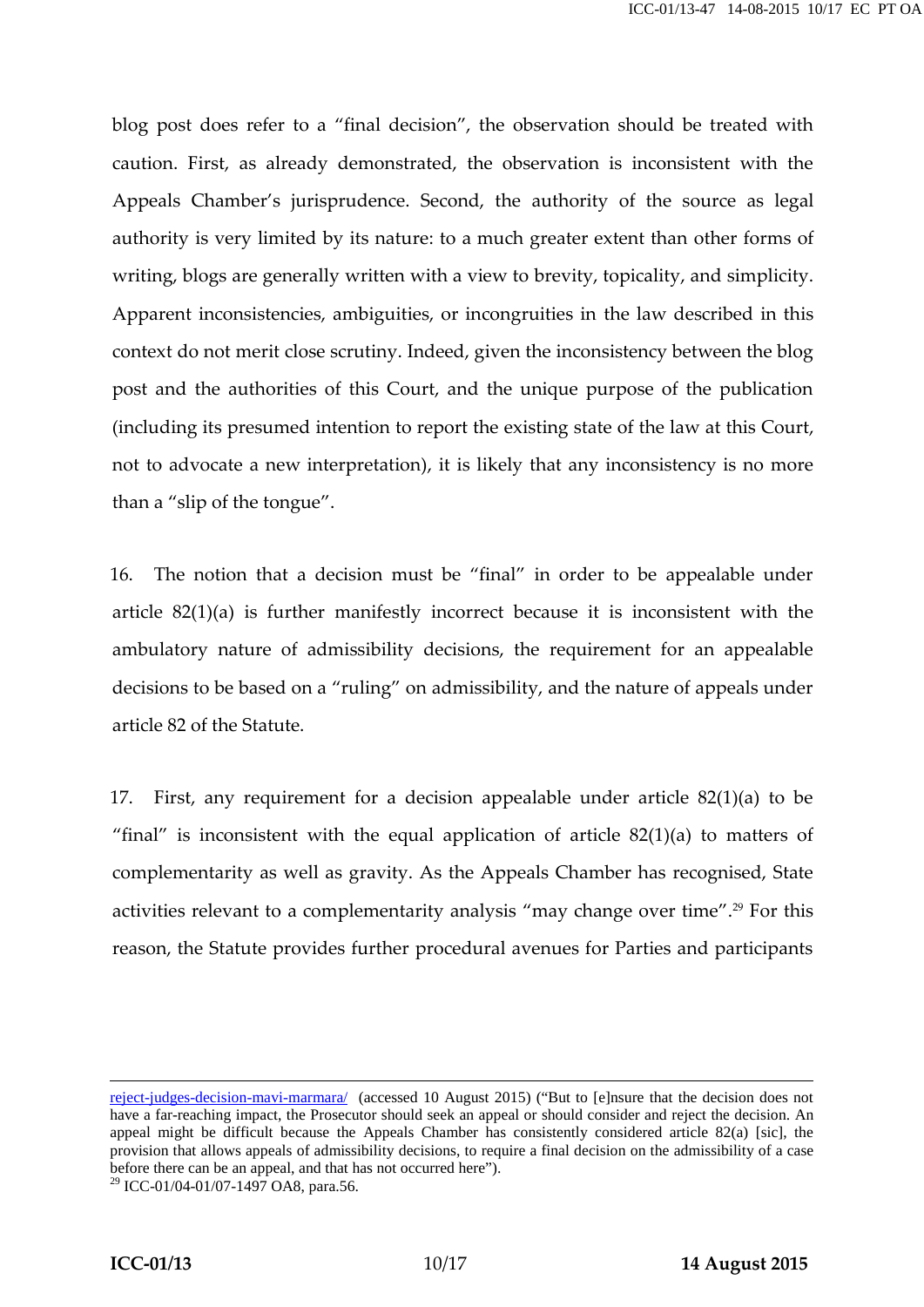to review admissibility rulings.<sup>30</sup> Necessarily, this does not prevent their appeal in the interim.

18. Second, as stated above, the Prosecution agrees that a "decision with respect to [...] admissibility" must be based on a "ruling" on admissibility.<sup>31</sup> But a "ruling" is no more than "[a]n authoritative decision or pronouncement, [especially] one made by a judge".<sup>32</sup> The requirement for the impugned decision to contain a "ruling" is not a requirement of finality but of the authority or significance of the determination, emanating from its nature, content and relevance. Indeed, a judicial ruling is no less authoritative because it may be appealed, or because the ruling's recipient may decide the future procedural measures to be taken in light of that ruling. Even if the recipient contests the ruling—or acts contrary to that ruling, within the framework of the law—their action will be evaluated in the forensic context of that ruling. It is this broad significance, in the context of the fundamental issues of jurisdiction and admissibility, which justifies direct appellate review. Conversely, a peripheral, irrelevant, or tangential observation concerning jurisdiction or admissibility is not a ruling, and would not justify such review.<sup>33</sup>

19. This interpretation of the term "ruling" is consistent with the legal framework of the Statute, and the practice of this Court.

20. It is uncontested that article  $82(1)(a)$  applies to decisions taken under article 18.<sup>34</sup> Yet article 18 decisions ("[p]reliminary rulings regarding admissibility") are neither final nor conclusive. Thus, if the Pre-Trial Chamber decides that the Prosecution must defer to national proceedings under article 18(2) (in the sense of not authorising

<sup>&</sup>lt;sup>30</sup> *See further e.g.* below para.20. **31** *See above* paras.7-9. Although the Prosecution's position in this respect is also presented in its Notice of **Superior** Appeal, it has never "attempt[ed] to argue that the [Decision] makes a final or conclusive decision on admissibility": *contra* Comoros Admissibility Submissions, para.13.<br><sup>32</sup> *OED Online*, Oxford University Press, June 2015, available at <u>http://www.oed.com</u> (accessed 10 August

<sup>2015), &</sup>quot;ruling, n.", 2. <sup>33</sup> *See above* fns.10-12, and accompanying text. <sup>34</sup> *See above* para.9.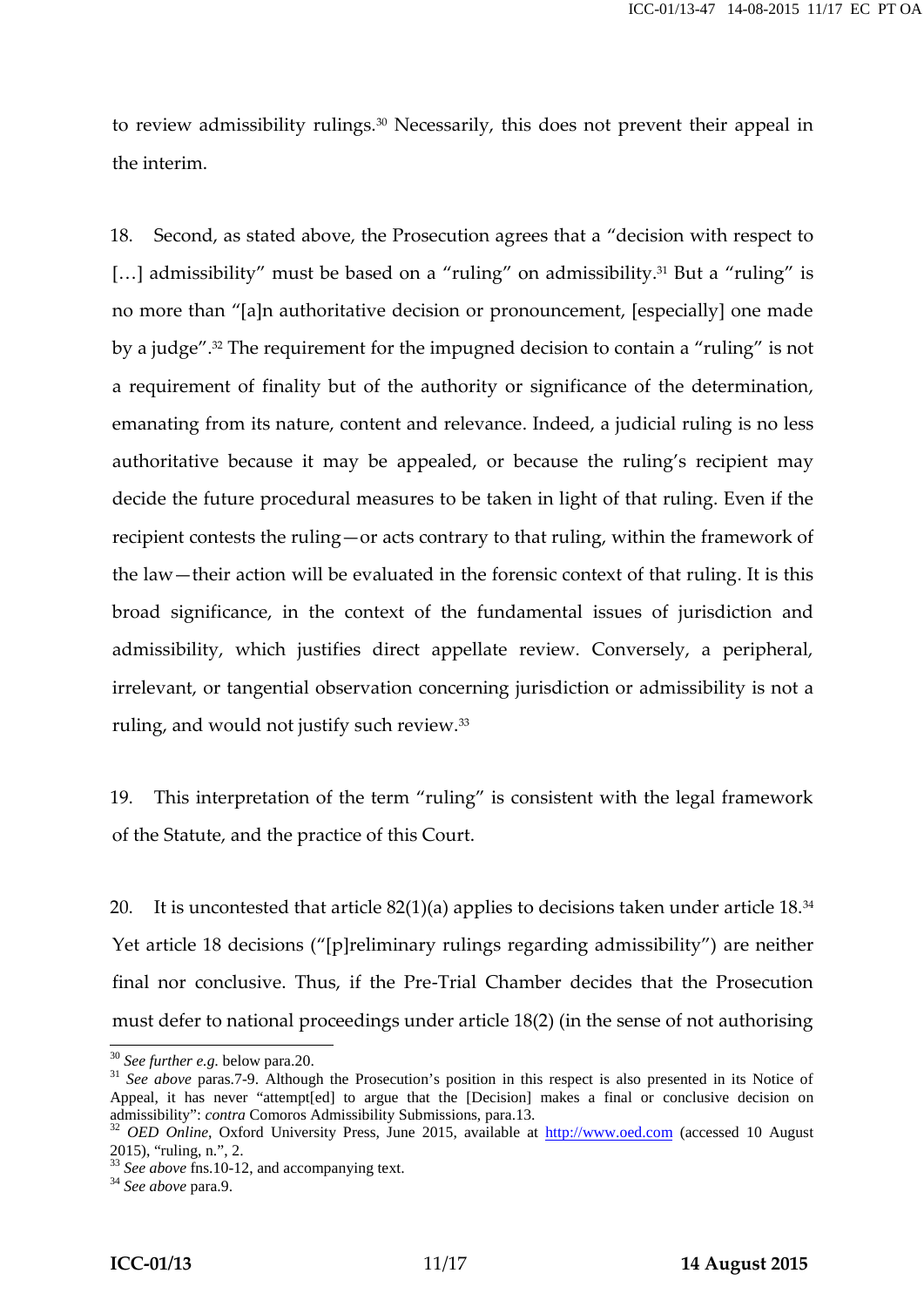an investigation at that time), the Prosecution may appeal that decision under articles 18(4) and 82(1)(a) even though the *Prosecutor* has discretion to review that deferral under article 18(3) "at any time when there has been a significant change of circumstances".<sup>35</sup> Likewise, the relevant State may appeal the Pre-Trial Chamber's decision even though article 18(7) confirms that the Pre-Trial Chamber's preliminary ruling is not conclusive—the State retains the ability to challenge admissibility at a later stage, under article 19, if it can show "additional significant facts or significant change of circumstances."

21. Similarly, article 15(4) and rule 48 contemplate the Pre-Trial Chamber ruling on the admissibility of any potential case(s) arising from a situation as part of its determination whether to authorise an investigation. Such a ruling may be appealable by the Prosecutor under article  $82(1)(a)$ .<sup>36</sup> A negative decision under article 15(4) is not "final", in the sense that the Prosecution retains discretion to re apply under article 15(5) based on "new facts or evidence". Nevertheless, since such a ruling necessarily affects the legal context of any future application<sup>37</sup> (as well as requiring the additional procedural burden of making a further application), the right of appeal is justified. The *DRC* Appeal Decision reflects a similar approach, allowing an appeal against the Pre-Trial Chamber's ruling on admissibility in the context of an application under article 58, even though the Prosecutor retained discretion to re-apply for a new warrant presenting new facts or evidence.

<sup>&</sup>lt;sup>35</sup> *See also* Statute, art.19(10).<br><sup>36</sup> Staker, p.1477, mn.7 ("The decisions appealable under subparagraph (a) would be primarily those under Part 2 of the Statute (articles 5-21). Appeals are expressly provided for in article 18 para. 4 and 19 para. 6. Other decisions in that Part appealable under this provision may include those under article 15 para. 4 and article 20, and, for instance, decisions on whether a particular investigation or prosecution falls within the terms of a Security Council resolution under article 13 (b) or article 16").<br><sup>37</sup> By the notion of "legal context", the Prosecution seeks to illustrate the phenomenon by which a ruling,

notwithstanding any limit to its procedural consequences, nevertheless 'sets the terms of the debate' for future litigation on the same issue, as well as academic analysis and public discussion. The Appeals Chamber may have recognised the same phenomenon, to some extent, when it warned of the danger of "[a] degree of predetermination" as a result of certain rulings, which a Party may then find more difficult to overcome: *see* DRC Appeal Decision, paras.50-51.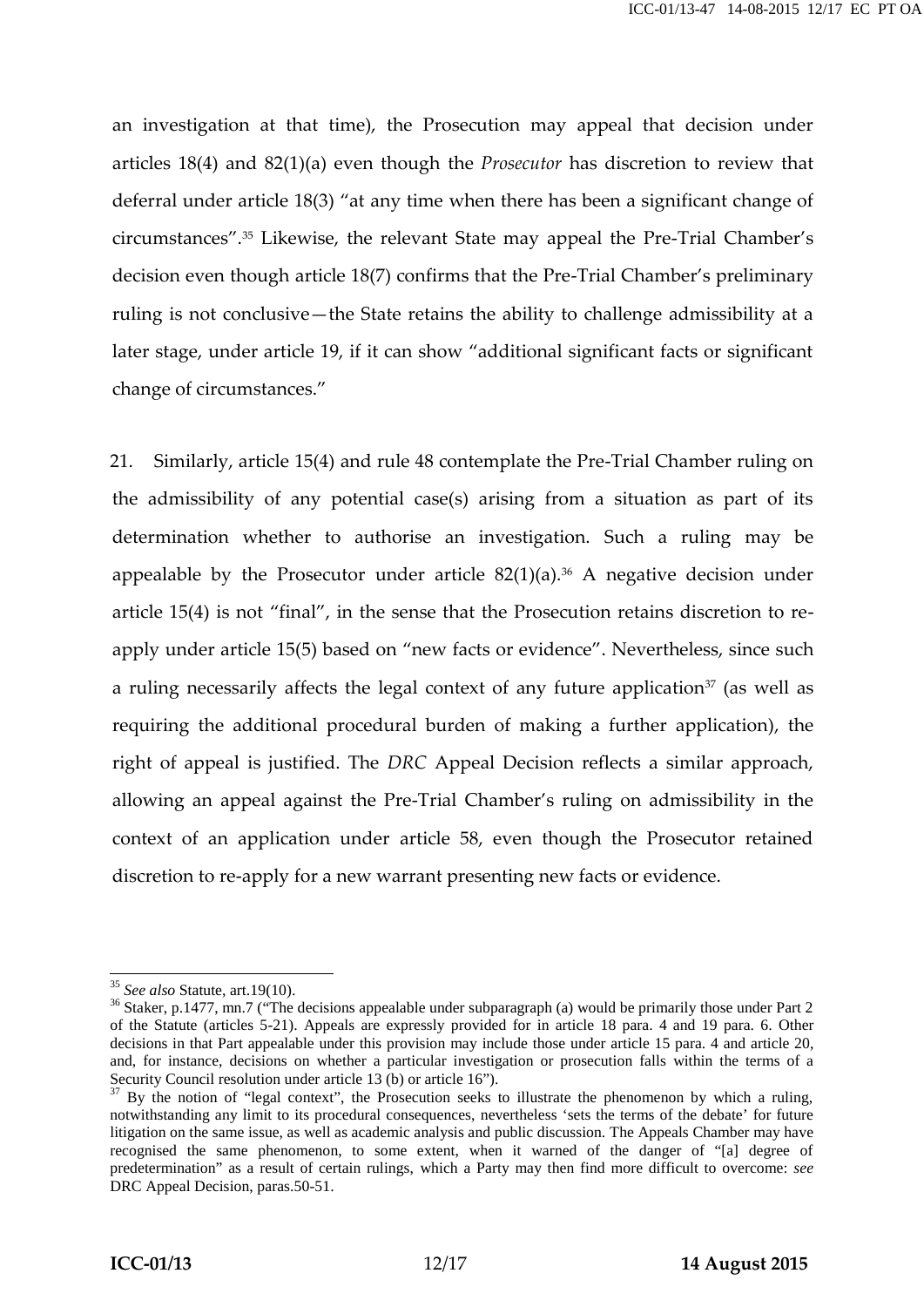22. To the extent that a ruling on admissibility under articles 15(4) or 58 is appealable, so must be a ruling on admissibility under article 53(3). Such a determination is again not "final", in the sense that the Prosecutor retains discretion with regard to any request for reconsideration, but such a ruling necessarily affects the legal context of the Prosecutor's decision.<sup>38</sup>

23. Lastly, any requirement of "finality" under article 82(1)(a) would be misconceived because it overlooks the nature of appeals under article 82. The notion of "finality", as construed by the Comoros, may convey the notion that it is the last opportunity to avert an irreversible situation, in the sense that an appealable decision would necessarily cause some kind of prejudice. Yet article 82(3), together with the Appeals Chamber's jurisprudence on suspensive effect, makes clear that although decisions appealed under article 82 *may* cause such an irreversible situation or irreparable prejudice (thus warranting suspensive effect), it is not *required* that they do so.<sup>39</sup> Moreover, even when suspensive effect is granted (as in this case), it may be granted for reasons other than irreparable prejudice.<sup>40</sup>

### *The Decision is a "decision with respect to […] admissibility"*

24. Applying the legal principles described above, the Decision is a decision with respect to admissibility—because it is based on a ruling on admissibility, notwithstanding its procedural stimulus or effect—and therefore may be appealed under article  $82(1)(a)$ .<sup>41</sup>

25. The Decision concluded that five factors "materially affect[ed] the validity of the Prosecutor's conclusion that the potential case(s) arising from the situation […]

<sup>&</sup>lt;sup>38</sup> *See further above* fn.37; *below* para.27.<br><sup>39</sup> *See e.g.* ICC-01/05-01/08-817 OA3, para.11.<br><sup>40</sup> *See* ICC-01/13-43, paras.7-8.<br><sup>41</sup> *Contra* Comoros Admissibility Submissions, para.9.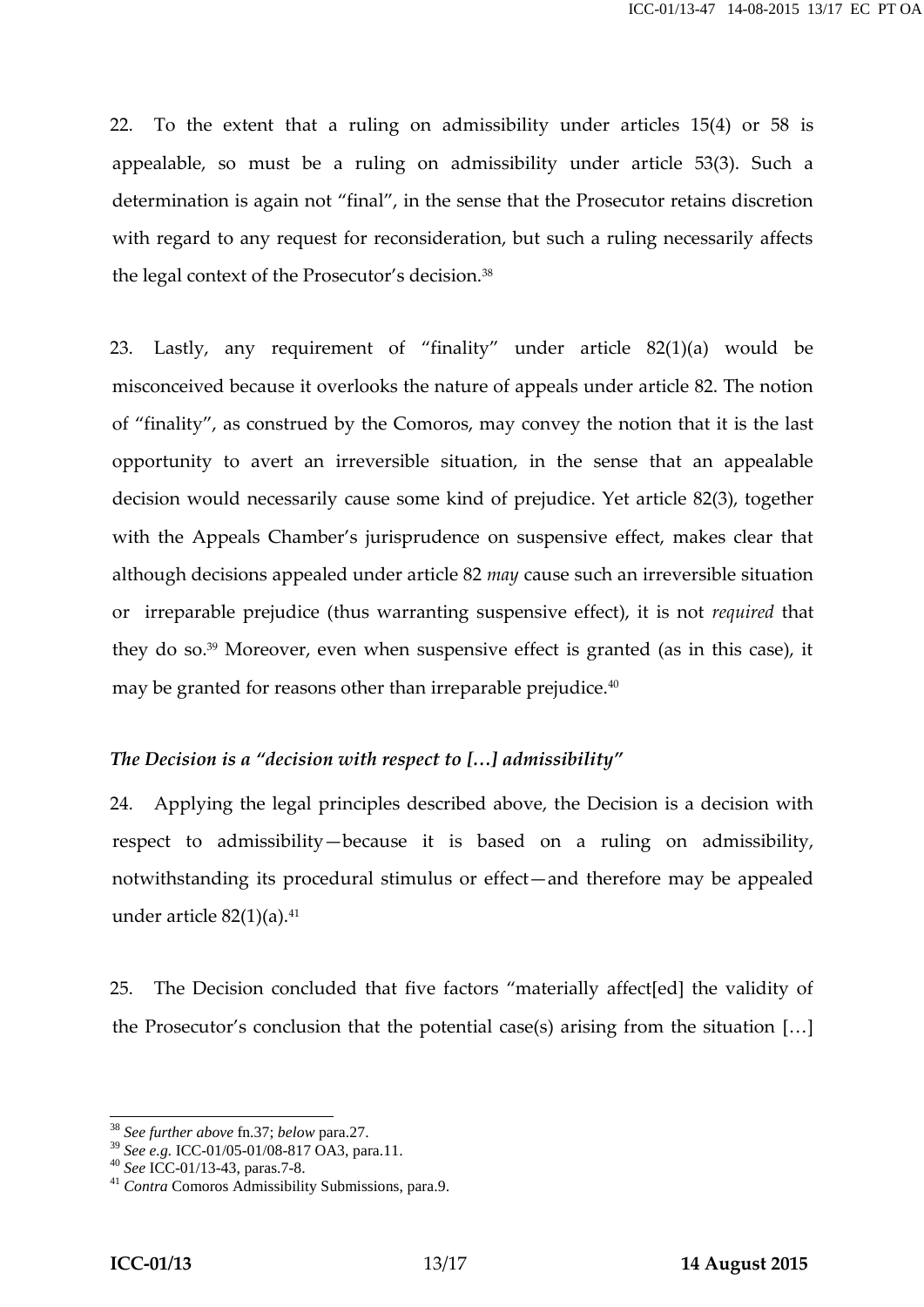would not be of sufficient gravity to justify further action by the Court".<sup>42</sup> In other words, the Decision ruled invalid the Prosecutor's determination that potential cases did not meet the gravity threshold and hence were inadmissible under article 17(1)(d). This was the sole basis for the Prosecutor's original determination.

26. Moreover, the Decision went well beyond merely identifying errors (*arguendo*) in the Prosecution's analysis but set out its own view of the merits, extensively and unequivocally. It did so with respect to each of the five factors which it considered to be relevant. Thus, it stated:

- "there appears to be no reason, in the present circumstances and in light of the parameters of the referral and scope of the Court's jurisdiction, to consider that an investigation […] could not lead to the prosecution of those persons who may bear the greatest responsibility for the identified crimes"; $43$
- the scale of the identified crimes in this situation is "a compelling indicator of sufficient, and not of insufficient, gravity";<sup>44</sup>
- "there is a reasonable basis to believe that acts qualifying as torture or inhuman treatment were committed" and this should be taken "into account for the assessment of the nature of the crimes as part of the gravity test";<sup>45</sup>
- the conclusion that there was no reasonable basis to believe the identified crimes were systematic or resulted from a deliberate plan or policy is "unsustainable";<sup>46</sup> and

<sup>42</sup> Decision, para.49.<br>
<sup>43</sup> Decision, para.24.<br>
<sup>44</sup> Decision, para.26.<br>
<sup>45</sup> Decision, para.45. *See also* paras.31, 36 (reasonable basis to believe there may have been such a plan, policy,<br>
<sup>46</sup> Decision, para.45. *See a* or prior intention may indicate sufficient gravity).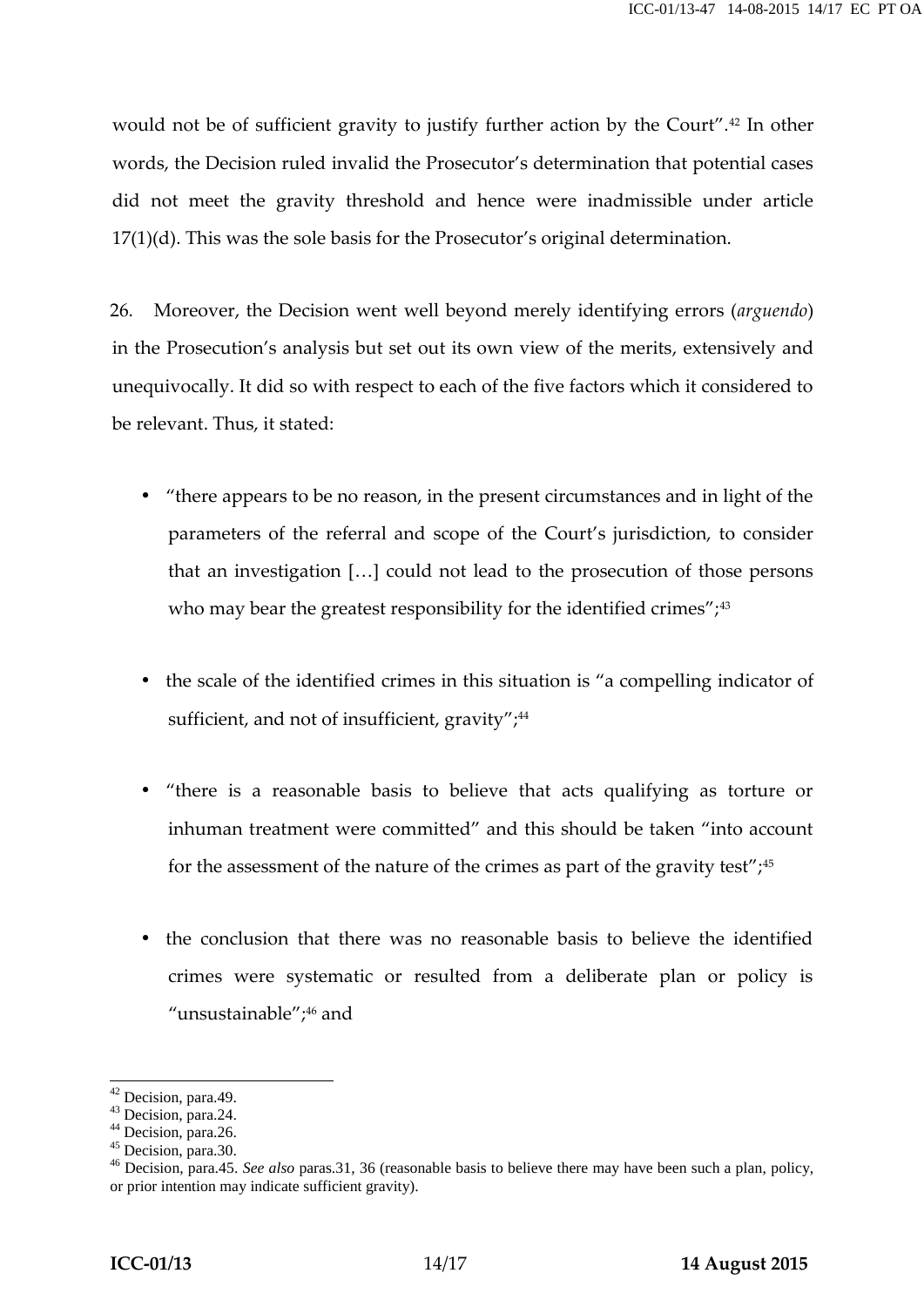"the significant impact" of the identified crimes "is, as such, an indicator of sufficient gravity" and, in any event, the identified crimes "had an impact going beyond the suffering of the direct and indirect victims" since they "would have sent a clear and strong message to the people in Gaza (and beyond) that the blockade of Gaza was in full force".<sup>47</sup>

27. These statements, and the ultimate conclusion, plainly constituted a "ruling" on admissibility. Under the auspices of its judicial function—giving a natural authority to its statements, quite apart from their procedural effects—the majority of the Pre- Trial Chamber declared that potential case(s) arising from this situation are sufficiently grave to be heard by this Court and thus, in that respect, admissible. Although the Prosecutor retains discretion in deciding how further to proceed under rule 108 (although not *whether* to proceed under rule 108), she will exercise that discretion—and be seen to exercise that discretion, both by the public and the judiciary—in the context of this ruling. Furthermore, the manner in which the Prosecutor exercises her discretion will inevitably be informed by the ruling, and its reasoning.<sup>48</sup>

28. The Comoros' description of the Decision is partial, $49$  and its conclusion that "[n]o decision"—or, properly, ruling—"has been made about […] admissibility" is unpersuasive.<sup>50</sup> Although the Comoros correctly notes that the "issues" addressed by the majority of the Pre-Trial Chamber "might 'affect' and 'impact' admissibility", it overlooks the emphatic and conclusory nature of the actual statements contained in the Decision.<sup>51</sup> The propriety of such statements in article  $53(3)$  proceedings is a

<sup>47</sup> Decision, paras.47-48. <sup>48</sup> *See e.g.* Notice of Appeal, para.27.

<sup>&</sup>lt;sup>50</sup> *Contra* Comoros Admissibility Submissions, paras.13, 16-17.<br><sup>51</sup> *See* Comoros Admissibility Submissions, para.17.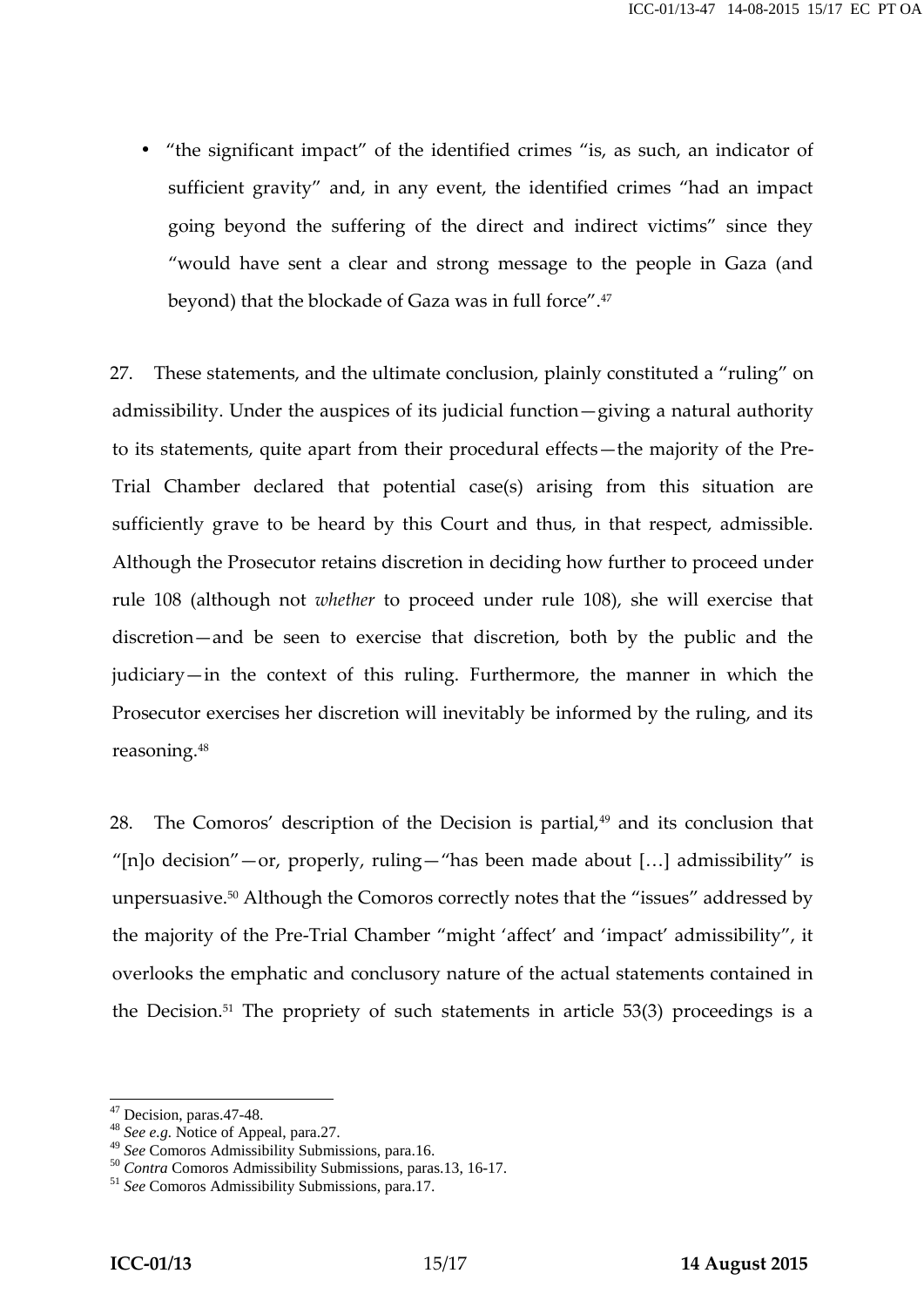question for the Appeals Chamber in considering the merits of this appeal.<sup>52</sup> The language and tone of these statements makes clear that they are more than judicial "assist[ance]" or guidance, $53$  but purport to be a declaration of the "correct" approach.

29. The Comoros' further argument that the Decision cannot be based on a ruling on admissibility because "[t]he Prosecutor still has to make a decision on admissibility, and only thereafter could the Chamber ever be required to make a decision on admissibility" appears to be based on a misapprehension of the relevant sequence of events.<sup>54</sup> Manifestly, the Prosecutor in her article 53(1) determination concluded that any potential case(s) arising from the situation would be inadmissible for lack of gravity. The majority of the Pre-Trial Chamber has now ruled to the contrary. Although the Comoros may at least seek to dispute whether the Decision constitutes a "ruling" on admissibility, there can be no serious question that matters of admissibility are at stake.

#### **Conclusion**

30. For the reasons above, the Appeals Chamber should confirm the admissibility of the appeal and hear the Parties and participants on the three errors identified in the Notice of Appeal.

Word count: 4,767<sup>55</sup>

<sup>&</sup>lt;sup>52</sup> Cf. Comoros Admissibility Submissions, para.18.<br><sup>53</sup> Contra Comoros Admissibility Submissions, para.18.<br><sup>54</sup> Comoros Admissibility Submissions, para.19.<br><sup>55</sup> The Prosecution hereby makes the required certification: I